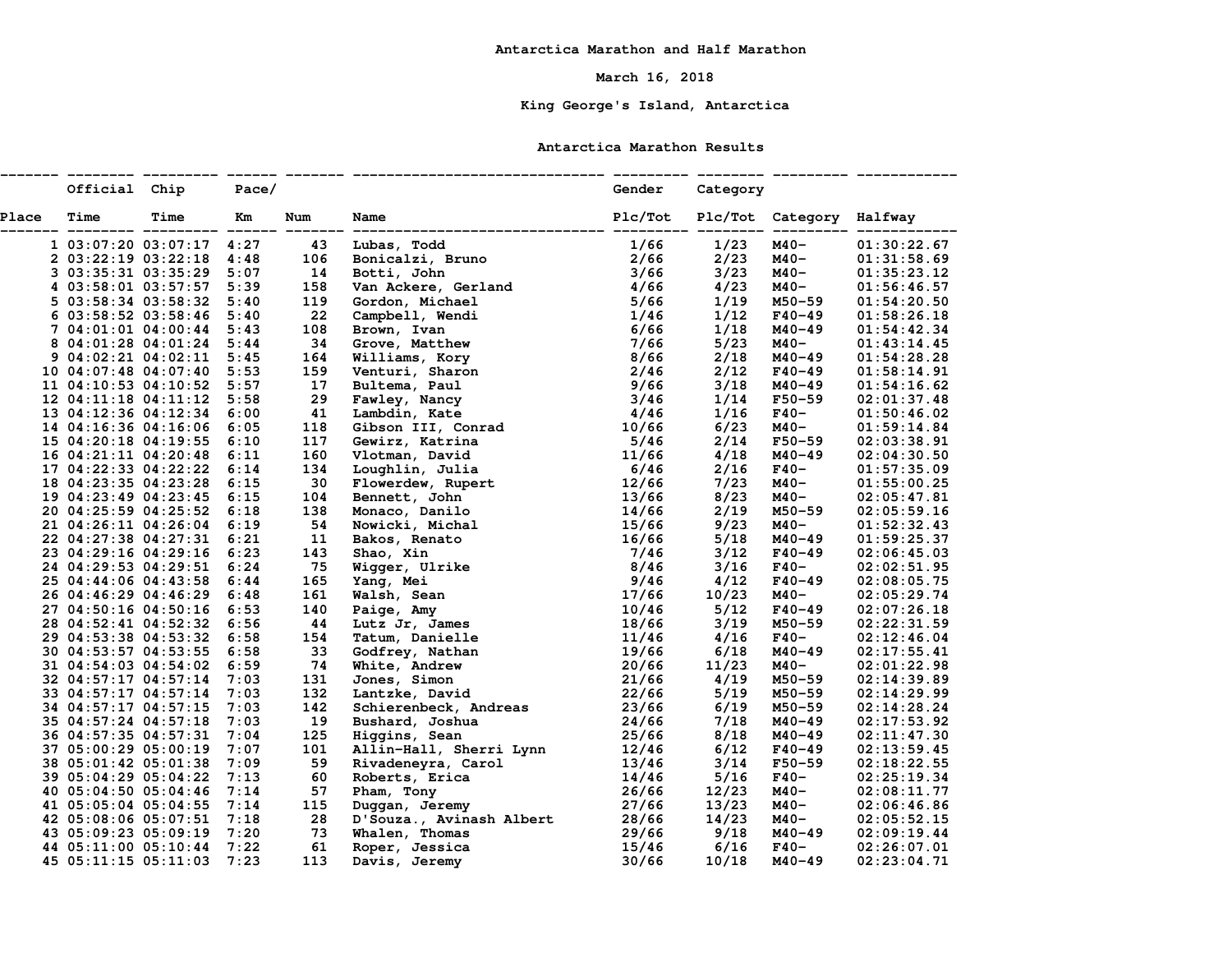## **March 16, 2018**

# **King George's Island, Antarctica**

#### **Antarctica Marathon Results**

|              | Official Chip        |                           | Pace/ |     |                                    | Gender  | Category |                          |             |
|--------------|----------------------|---------------------------|-------|-----|------------------------------------|---------|----------|--------------------------|-------------|
| <b>Place</b> | Time                 | Time                      | Km    | Num | Name                               | Plc/Tot |          | Plc/Tot Category Halfway |             |
|              |                      | 46 05:12:22 05:12:19 7:25 |       | 139 | Pai, Ram Kumar                     | 31/66   | 7/19     | M50-59                   | 02:23:15.23 |
|              | 47 05:15:56 05:15:39 |                           | 7:29  | 105 | Betancourt, Orlando                | 32/66   | 11/18    | M40-49                   | 02:15:41.68 |
|              | 48 05:16:40 05:16:28 |                           | 7:30  | 16  | Braithwaite, Dexter                | 33/66   | 15/23    | M40-                     | 02:03:20.86 |
|              |                      | 49 05:16:48 05:16:30 7:30 |       | 137 | Mirkow, Alejandro                  | 34/66   | 12/18    | $M40 - 49$               | 02:27:13.58 |
|              |                      | 50 05:19:18 05:19:04 7:34 |       | 163 | Wilhelm, Susanne                   | 16/46   | 4/14     | $F50 - 59$               | 02:26:56.94 |
|              | 51 05:21:01 05:20:56 |                           | 7:37  | 23  | Candido, Martino                   | 35/66   | 1/5      | M60-69                   | 02:24:02.67 |
|              | 52 05:23:17 05:23:13 |                           | 7:40  | 26  | Denys, Douglas                     | 36/66   | 13/18    | M40-49                   | 02:22:01.60 |
|              |                      | 53 05:23:17 05:23:04 7:40 |       | 48  | Morgan, Michael                    | 37/66   | 8/19     | M50-59                   | 02:24:39.72 |
|              | 54 05:23:55 05:23:45 |                           | 7:41  | 126 | Hight, Landon                      | 38/66   | 16/23    | M40-                     | 02:23:51.57 |
|              | 55 05:25:29 05:25:15 |                           | 7:43  | 153 | Stjepic, Douglas                   | 39/66   | 14/18    | M40-49                   | 02:27:09.71 |
|              | 56 05:27:29 05:27:23 |                           | 7:46  | 39  |                                    | 17/46   | 7/12     | $F40 - 49$               | 02:17:33.52 |
|              | 57 05:27:58 05:27:52 |                           | 7:47  | 141 | Kowalczyk, Justyna<br>Powers, Mary | 18/46   | 5/14     | $F50 - 59$               | 02:20:16.25 |
|              | 58 05:29:26 05:29:25 |                           | 7:49  | 127 | Hu, Jia                            | 19/46   | 6/14     | $F50 - 59$               | 02:36:28.15 |
|              | 59 05:29:29 05:29:25 |                           | 7:49  | 157 | Ugarte, Ian                        | 40/66   | 15/18    | $M40 - 49$               | 02:16:39.13 |
|              |                      | 60 05:31:05 05:30:47 7:51 |       | 27  | D'Souza, Aloysius                  | 41/66   | 17/23    | M40-                     | 02:29:28.76 |
|              |                      | 61 05:31:19 05:31:11 7:51 |       | 103 | Bastion, Pauline                   | 20/46   | 1/4      | $F60 - 69$               | 02:34:12.01 |
|              | 62 05:31:19 05:31:11 |                           | 7:51  | 120 | Grice, James                       | 42/66   | 2/5      | M60-69                   | 02:34:08.70 |
|              | 63 05:31:31 05:31:31 |                           | 7:52  | 162 | Westhoff, Pamela L.                | 21/46   | 7/14     | $F50 - 59$               | 02:28:20.98 |
|              | 64 05:32:00 05:31:52 |                           | 7:52  | 37  | Hunter, Ryan                       | 43/66   | 16/18    | M40-49                   | 02:28:35.90 |
|              |                      | 65 05:32:23 05:32:11 7:53 |       | 35  | Hallatt, Peter                     | 44/66   | 18/23    | M40-                     | 02:26:03.19 |
|              | 66 05:34:05 05:34:00 |                           | 7:55  | 112 | Davila, Luis                       | 45/66   | 9/19     | M50-59                   | 02:20:28.38 |
|              |                      | 67 05:34:11 05:34:11 7:56 |       | 12  | Bara, Dimitra                      | 22/46   | 7/16     | $F40-$                   | 02:23:38.00 |
|              | 68 05:35:39 05:35:33 |                           | 7:58  | 130 | Imperiali, Rebecca                 | 23/46   | 8/14     | $F50 - 59$               | 02:26:33.84 |
|              | 69 05:36:45 05:36:40 |                           | 7:59  | 36  | Hernandez, Daniel                  | 46/66   | 10/19    | M50-59                   | 02:36:17.93 |
|              | 70 05:36:47 05:36:37 |                           | 7:59  | 122 | Harley, Jennifer                   | 24/46   | 8/12     | $F40 - 49$               | 02:32:05.33 |
|              |                      | 71 05:38:29 05:38:14 8:01 |       | 151 | Soucie, Teresa                     | 25/46   | 2/4      | $F60 - 69$               | 02:35:43.48 |
|              |                      | 72 05:41:23 05:41:17 8:06 |       | 21  | Calaon, Fabio                      | 47/66   | 19/23    | M40-                     | 02:32:54.38 |
|              |                      | 73 05:41:56 05:41:50 8:07 |       | 136 | Martin, David                      | 48/66   | 11/19    | M50-59                   | 02:32:07.93 |
|              |                      | 74 05:42:55 05:42:47 8:08 |       | 155 | Toczylowski, James                 | 49/66   | 12/19    | M50-59                   | 02:33:06.32 |
|              |                      | 75 05:46:17 05:46:08 8:13 |       | 129 | Hunter, Barbara K.                 | 26/46   | 9/14     | $F50 - 59$               | 02:37:35.73 |
|              |                      | 76 05:47:32 05:47:14 8:14 |       | 109 | Casey, Patricia                    | 27/46   | 10/14    | $F50 - 59$               | 02:36:36.48 |
|              |                      | 77 05:48:42 05:48:28 8:16 |       | 46  | Melnyk, Chrysia                    | 28/46   | 9/12     | $F40 - 49$               | 02:47:46.96 |
|              |                      | 78 05:49:01 05:48:53 8:17 |       | 56  | Pegram, Cecil                      | 50/66   | 1/1      | M70+                     | 02:38:39.88 |
|              |                      | 79 05:49:54 05:49:54 8:18 |       | 67  | Szeto, Jenney                      | 29/46   | 8/16     | $F40-$                   | 02:22:16.00 |
|              |                      | 80 05:53:45 05:53:37 8:23 |       | 25  | Cotuna, Sandra                     | 30/46   | 9/16     | $F40-$                   | 02:42:46.13 |
|              |                      | 81 05:54:24 05:54:19 8:24 |       | 64  | So, Kwan Hang                      | 51/66   | 20/23    | M40-                     | 02:09:52.98 |
|              |                      | 82 05:55:04 05:53:35 8:23 |       | 69  | Tran, Chan D.                      | 52/66   | 13/19    | M50-59                   | 02:37:19.73 |
|              |                      | 83 05:57:57 05:57:41 8:29 |       | 20  | Cadby, Hannah                      | 31/46   | 10/12    | $F40 - 49$               | 02:49:17.55 |
|              |                      | 84 05:58:38 05:58:21 8:30 |       | 18  | Bush, Sheri                        | 32/46   | 11/14    | $F50 - 59$               | 02:38:30.14 |
|              |                      | 85 05:59:39 05:59:21 8:31 |       | 38  | Kahwaty, Henry                     | 53/66   | 14/19    | M50-59                   | 02:47:00.42 |
|              |                      | 86 05:59:47 05:59:29 8:32 |       | 40  | Kuehn, Whynde                      | 33/46   | 11/12    | $F40 - 49$               | 02:49:30.81 |
|              |                      | 87 06:01:52 06:01:43 8:35 |       | 68  | Tonks, Brittany                    | 34/46   | 10/16    | F40-                     | 02:44:55.25 |
|              |                      | 88 06:03:14 06:03:00 8:37 |       | 147 | Snyder, Timothy                    | 54/66   | 21/23    | M40-                     | 02:52:21.75 |
|              |                      | 89 06:05:19 06:05:10 8:40 |       | 72  | Weber, David                       | 55/66   | 15/19    | M50-59                   | 02:42:27.24 |
|              |                      | 90 06:06:01 06:05:51 8:41 |       | 50  | Nazmi Ansary, Newsha               | 35/46   | 11/16    | F40-                     | 02:56:04.63 |